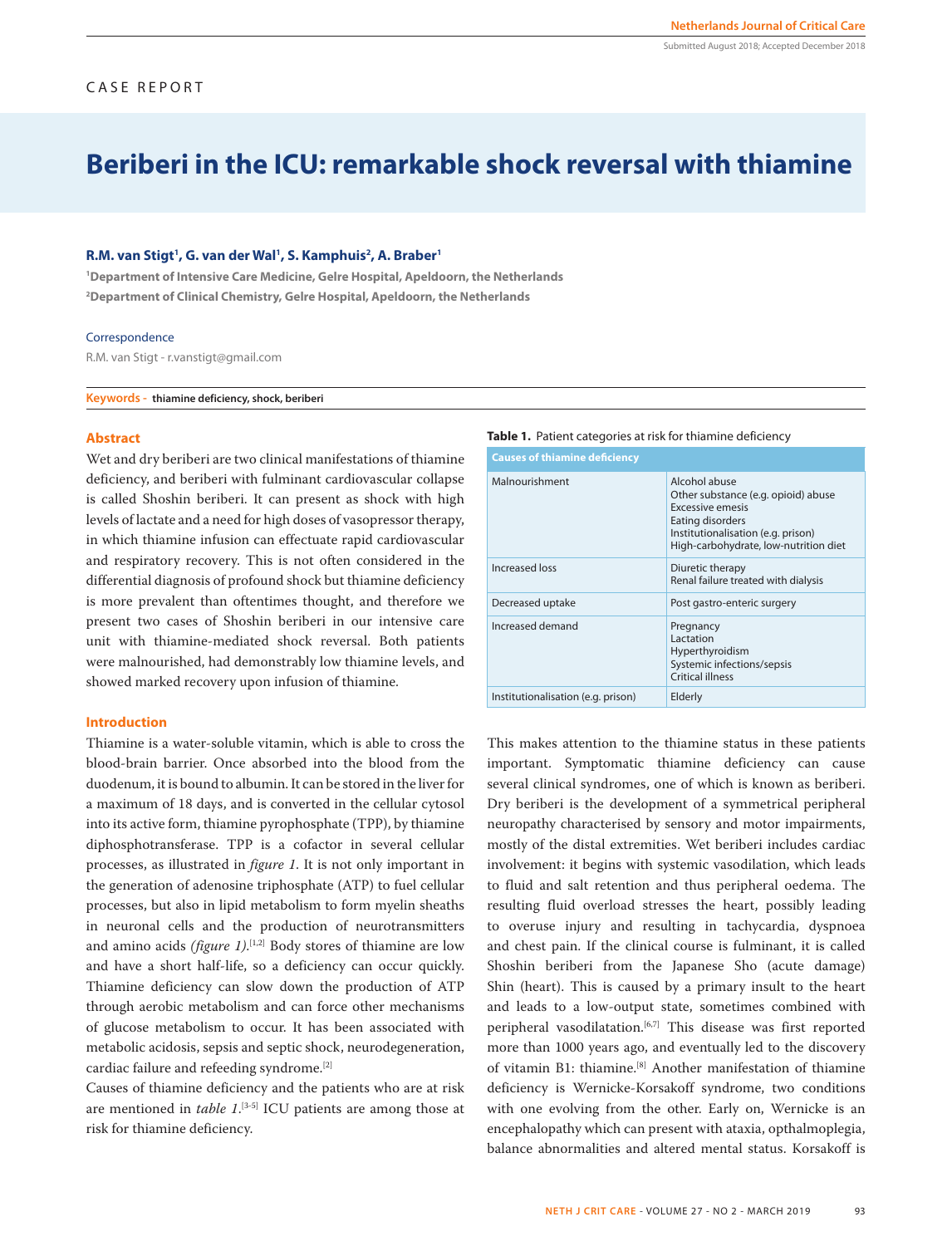Use of thiamine to reverse shock in beriberi

the evolution of untreated Wernicke and involves delirium and permanent memory loss.[2] All of these syndromes are treated with thiamine suppletion.

Shoshin beriberi is often not considered in the differential diagnosis of severe shock. It is a rare presentation of thiamine deficiency, but one with severe consequences when not recognised. We will present two cases to illustrate the importance of considering and treating beriberi in acutely ill patients.



**Figure 1.** The role of thiamine pyrophosphate (TPP) in metabolic pathways

 $CoA = coenzyme A$ , BCAA = branched chain amino acids, BCKDH = branched chain alpha-ketoacid dehydrogenase complex. Enzymes are italicised, metabolic pathways are in bold. Based on a figure from Oregon State University: https://lpi.oregonstate.edu/mic/vitamins/thiamin

## **Case reports**

## *Patient 1*

The first patient is a homeless 57-year-old woman with a history of cocaine and methadone abuse, gastroparesis, cervical carcinoma, iron deficiency anaemia, chronic kidney injury stage III, active hepatitis C and prior hepatitis B. She presented to our emergency department (ED) with a history of progressive dyspnoea.

Upon arrival to the ED, she had a respiratory rate of 38/min with an SpO2 of 94%, dropping to 77% despite a non-rebreathing mask with 15 l/min of oxygen. Lung sounds were normal, but the patient was using all her accessory ventilatory muscles. Blood pressure was 80/50 mmHg with a heart rate of 94 beats/ min; the extremities were cyanotic and pale. She was cachectic, moved all her extremities symmetrically and was agitated. Her body temperature was 34.3°C and body mass index was 14.5 kg/

m2 . Her chronic medication included methadone, transdermal fentanyl, pantoprazole and metoclopramide. Intoxications consisted of cocaine, but not alcohol.

Chest X-ray showed pronounced vascular markings and Kerley B lines. The results of the laboratory tests are summarised in *table 2*. The ECG showed sinus rhythm of 96 beats/min.

On admission to the ICU, she was intubated, ventilated and resuscitated with crystalloids and supported with milrinone and norepinephrine, warmed with a hot air warming blanket, and started on high-volume continuous venovenous haemofiltration (CVVH). In accordance with our standard of care, 300 mg of thiamine was administered intravenously as well as antibiotic and steroid therapy.[9]

Clinically, this patient had high systemic vascular resistance (SVR) and low output. Differential diagnostic considerations included gastrointestinal ischaemia and cardiogenic shock; sepsis seemed unlikely because of the absence of inflammatory markers. Computed tomography angiography (CTA) of the abdomen ruled out gastrointestinal ischaemia and an emergency transthoracic echocardiogram (TTE) showed a moderately to severely reduced left ventricular ejection fraction (LVEF) ('eyeballing'), no pericardial effusion, and no regional wall motion abnormalities.

| Table 2. Relevant laboratory values for both patients at admission |  |  |
|--------------------------------------------------------------------|--|--|
|--------------------------------------------------------------------|--|--|

| <b>Laboratory at admission</b>                                                                                                  | <b>Patient 1</b>                         | <b>Patient 2</b>                          | <b>Normal value</b>                                                                |
|---------------------------------------------------------------------------------------------------------------------------------|------------------------------------------|-------------------------------------------|------------------------------------------------------------------------------------|
| C-reactive protein                                                                                                              | 5.3                                      | 467                                       | $<$ 10 mg/l                                                                        |
| Leukocytes                                                                                                                      | 9.2                                      | 5.8                                       | $4-10/nl$                                                                          |
| Blood urea nitrogen                                                                                                             | 15.2                                     | 13.6                                      | 2.5-7.5 mmol/l                                                                     |
| Creatinine                                                                                                                      | 183                                      | 371                                       | 50-100 µmol/l                                                                      |
| Arterial blood gas<br>pH<br>pCO <sub>2</sub><br>HCO <sub>3</sub><br>base excess<br>O <sub>2</sub> saturation<br>pO <sub>2</sub> | 7.0<br>2.5<br>5<br>$-24.4$<br>99<br>35.8 | 7.03<br>1.7<br>3<br>$-25.2$<br>96<br>14.1 | 7.35-7.45<br>4.7-6.1 kPa<br>$21-26$ mmol/l<br>$-2$ to 3 mmol/<br>>97%<br>10-13 kPa |
| Lactate                                                                                                                         | 25                                       | 10                                        | $0.6 - 0.9$ mmol/l                                                                 |

Within 28 hours, the inotropic and vasopressor agents and high-volume CVVH were discontinued and the patient was extubated *(figure 2)*. Her thiamine level was 48 nmol/l (66-200 nmol/l, whole blood, before suppletion), upon which thiamine was continued at 100 mg daily. Pragmatically, vitamin B12 was also supplemented. Forty-two hours after admission to the ICU, she was transferred to the internal medicine ward.

An echocardiogram five days after admission showed normal ventricular dimensions, LVEF of 25-30%, and diastolic dysfunction grade 3.

During her stay in the internal medicine department, she failed to gain weight, displaying behaviour consistent with an eating disorder, possibly exacerbated by her gastroparesis due to methadone use or hepatitis C.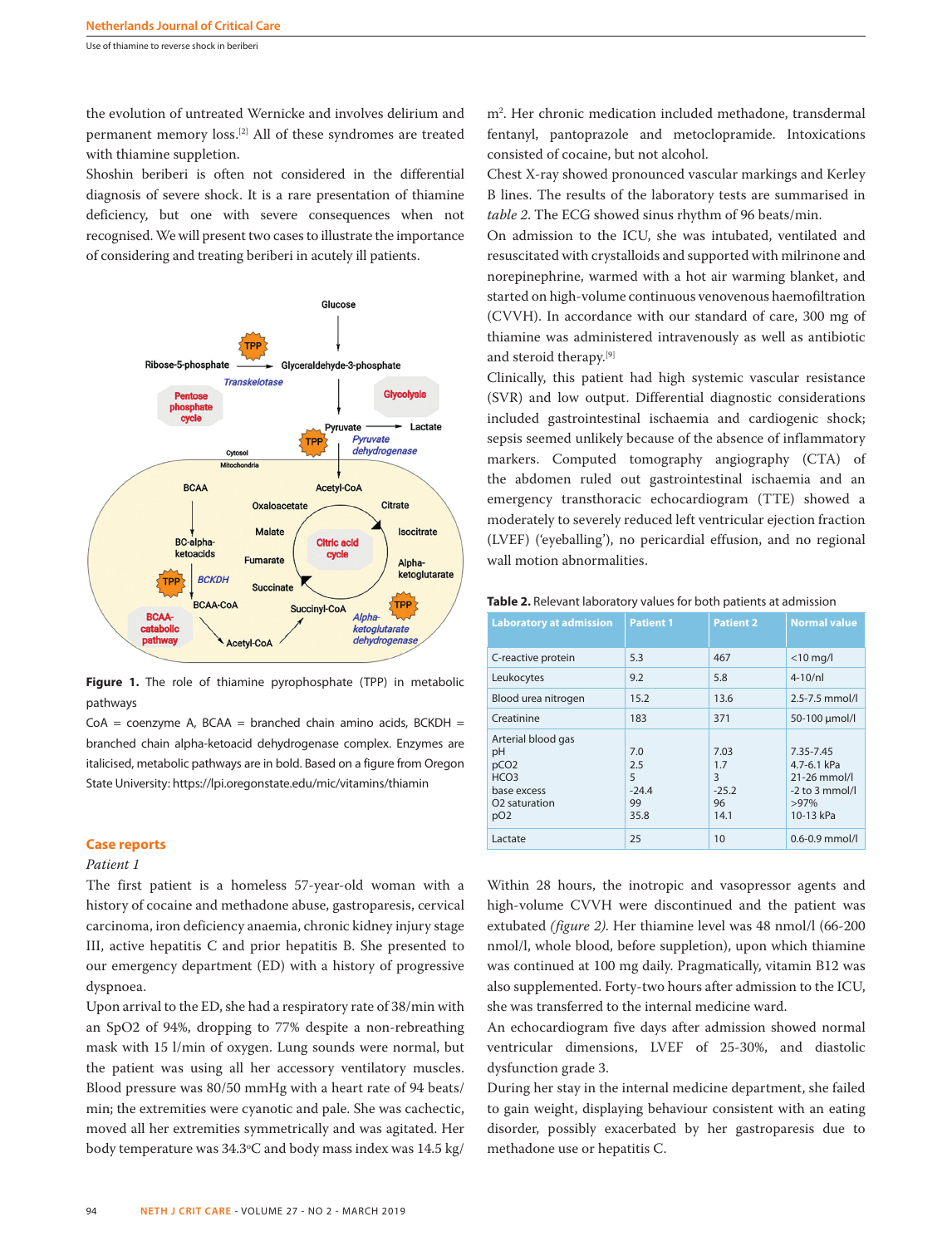

**Figure 2.** Key values for both patients

Time since admission in hours, T4 is admission to our ICU (patient 2 was transferred from another location). Thiamine was administered at T4. Noradrenaline infusion in ml/h of a 0.2 mg/ml solution

## *Patient 2*

Our second patient is a 76-year-old woman with a history of non-insulin-dependent diabetes mellitus, hypertension, small-cell lung carcinoma for which she had undergone four chemotherapy sessions (the latest, two weeks before admission). She presented to our ED with dyspnoea. She was nauseous but not vomiting and complained of difficulty in eating. Her chronic medication included amlodipine, metformin and tolbutamide.

The patient was alert, showed tachypnoea (30-40 breaths/min), diffuse rhonchi on chest auscultation, and an SpO2 of 93% on room air. Her heart rate was irregular at 150-200 beats/min, RR was 150/90 mmHg, and her extremities were rather cold the core temperature was normal.

The chest X-ray was unremarkable. Laboratory studies are summarised in *table 1*. ECG showed atrial flutter with a ventricular rate 191 beats/min and no evidence of ST-segment changes.

Urgent fluid resuscitation was started and she was transferred to our ICU, where she was intubated and started on noradrenaline, milrinone and continuous venovenous haemofiltration (CVVH). TTE showed normal dimensions and function of the left and right ventricles without wall motion abnormalities.

Differential diagnostic considerations for this patient included metformin-associated lactate acidosis, septic shock, pulmonary embolism, and hypovolaemia after a period of anorexia. Pulmonary embolism and infiltrative changes were ruled out by CTA of the thorax, and hypovolaemia was corrected with fluid administration. There were no indicators of cardiac ischaemia (low troponins and no suggestive ECG changes).

Twenty-two hours after admission to the ICU, vasopressors could be discontinued after rapid stabilisation of the haemodynamics. Because of this, thiamine deficiency was considered as the cause of her metabolic acidosis and multiple organ dysfunction. Before suppletion the thiamine was 28 nmol/l (66-200 nmol/l, whole blood), and it had been supplemented upon admission. After 50 hours, the patient was extubated and after 69 hours CVVH was discontinued *(figure 2)*. Blood and sputum cultures remained negative, polymerase chain reaction of para-influenza was positive. ICU stay was extended due to an ST-segment elevation myocardial infarction (STEMI) acute coronary syndrome (ACS) with inferoseptal and anteroseptal hypokinesia on the echocardiogram on day 4. After a total hospital stay of 30 days, she finished her chemotherapy as an outpatient.

# **Discussion**

The cases we have reported show the importance of recognising and treating thiamine deficiency in the ICU. Neither of the patients had a history of alcoholism, and both suffered profound shock with severe lactate acidosis and multiple organ dysfunction. Both patients showed rapid stabilisation after administration of 300 mg of thiamine and had thiamine levels below the reference levels making the diagnosis of Shoshin beriberi very likely. No other explanations for their profound shock were found.

Patient 1 still had an impaired LVEF on day 5; the recovery time of LVEF after Shoshin beriberi is not known. It is possible that she had pre-existent cardiomyopathy (caused by her substance abuse or entirely unrelated), exacerbated by this episode of beriberi. Patient 2 had high inflammatory parameters, caused by a para-influenza infection. She developed cardiac decompensation with ST-segment changes and apicoseptal hypokinesia several days after admission, possibly secondary to shock or as a complication of Shoshin beriberi; follow-up myocardial SPECT showed <5% of reversible ischaemia. The prognosis of beriberi cardiomyopathy is generally good when thiamine is supplemented at the appropriate moment; it can bring about a rapid stabilisation of haemodynamic parameters. Patients who had thiamine deficiency at admission to the ICU showed faster lactate level reduction and a reduction of mortality over time with thiamine treatment.<sup>[10]</sup>

Both our patients had rapid decreases in lactate levels, possibly accelerated by CVVH. Patient 1 showed an initial lowering of the lactate level before it rose and fell once again; this remains unexplained. She had not received any vitamin suppletion in the emergency department. A possible explanation is the amount of intravenous fluids the patient had received during initial resuscitation, diluting the lactate level or correcting a hypovolaemic component in the patient's illness. This is supported by a drop in the haemoglobin level from 5.6 to 4.7 in 75 minutes without active bleeding.

Among the patients admitted to ICUs, there are several groups at risk for thiamine deficiency, as referenced in *table 1*. The incidence of thiamine deficiency in our ICU is almost 40% in patients treated with intensive insulin therapy, and therefore it is standard of care in our centre to infuse 300 mg of thiamine upon admission of a patient with an expected ICU stay >48 hours.<sup>[9]</sup> There have been reports